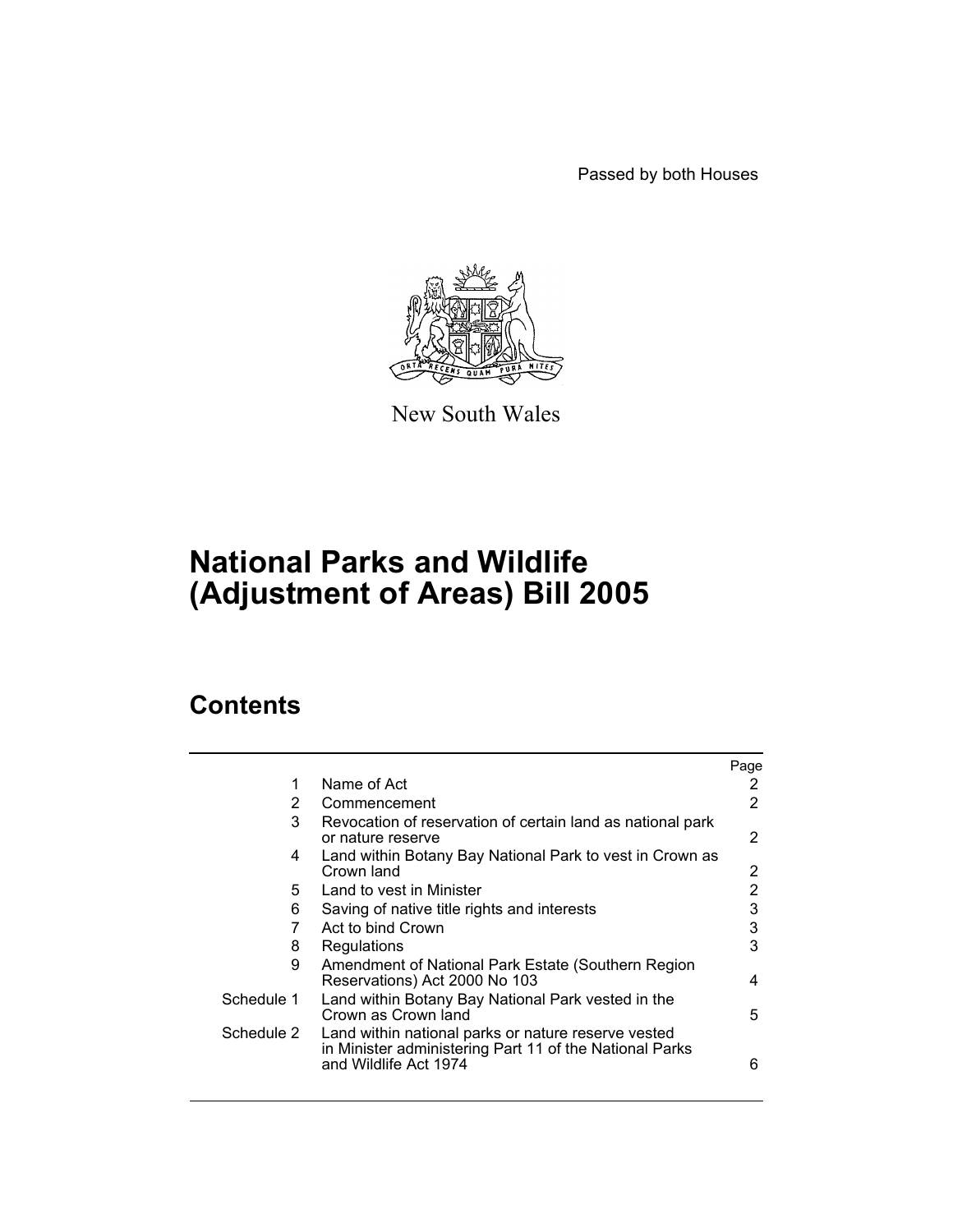**Contents** 

|            |                                                                              | Page |
|------------|------------------------------------------------------------------------------|------|
| Schedule 3 | Amendment of National Park Estate (Southern Region<br>Reservations) Act 2000 |      |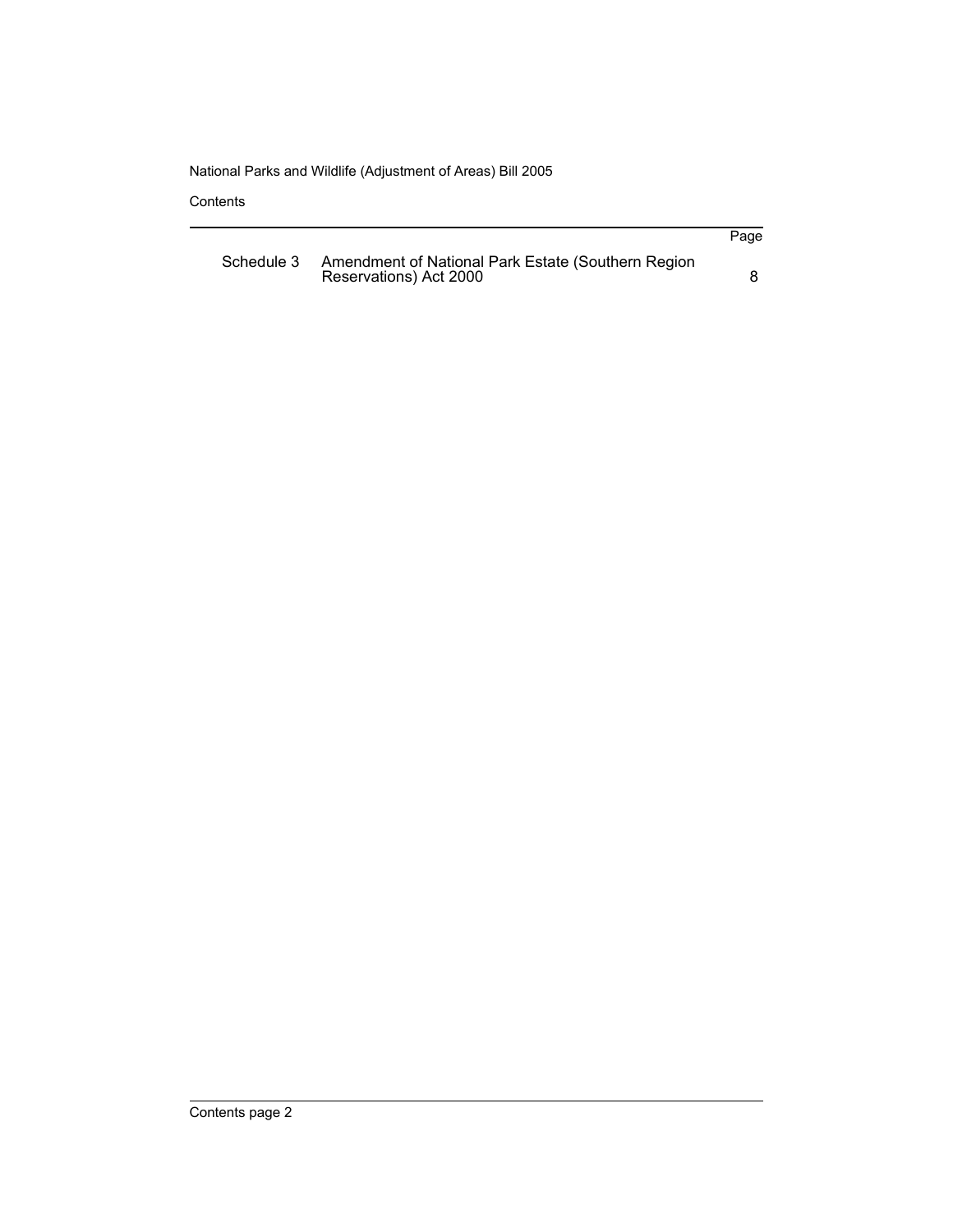*I certify that this PUBLIC BILL, which originated in the LEGISLATIVE ASSEMBLY, has finally passed the LEGISLATIVE COUNCIL and the LEGISLATIVE ASSEMBLY of NEW SOUTH WALES.*

> *Clerk of the Legislative Assembly. Legislative Assembly, Sydney, , 2005*



New South Wales

## **National Parks and Wildlife (Adjustment of Areas) Bill 2005**

Act No , 2005

An Act to revoke the reservation under the *National Parks and Wildlife Act 1974* of certain areas of land as national park or nature reserve; and for other purposes.

*I have examined this Bill, and find it to correspond in all respects with the Bill as finally passed by both Houses.*

*Chairman of Committees of the Legislative Assembly.*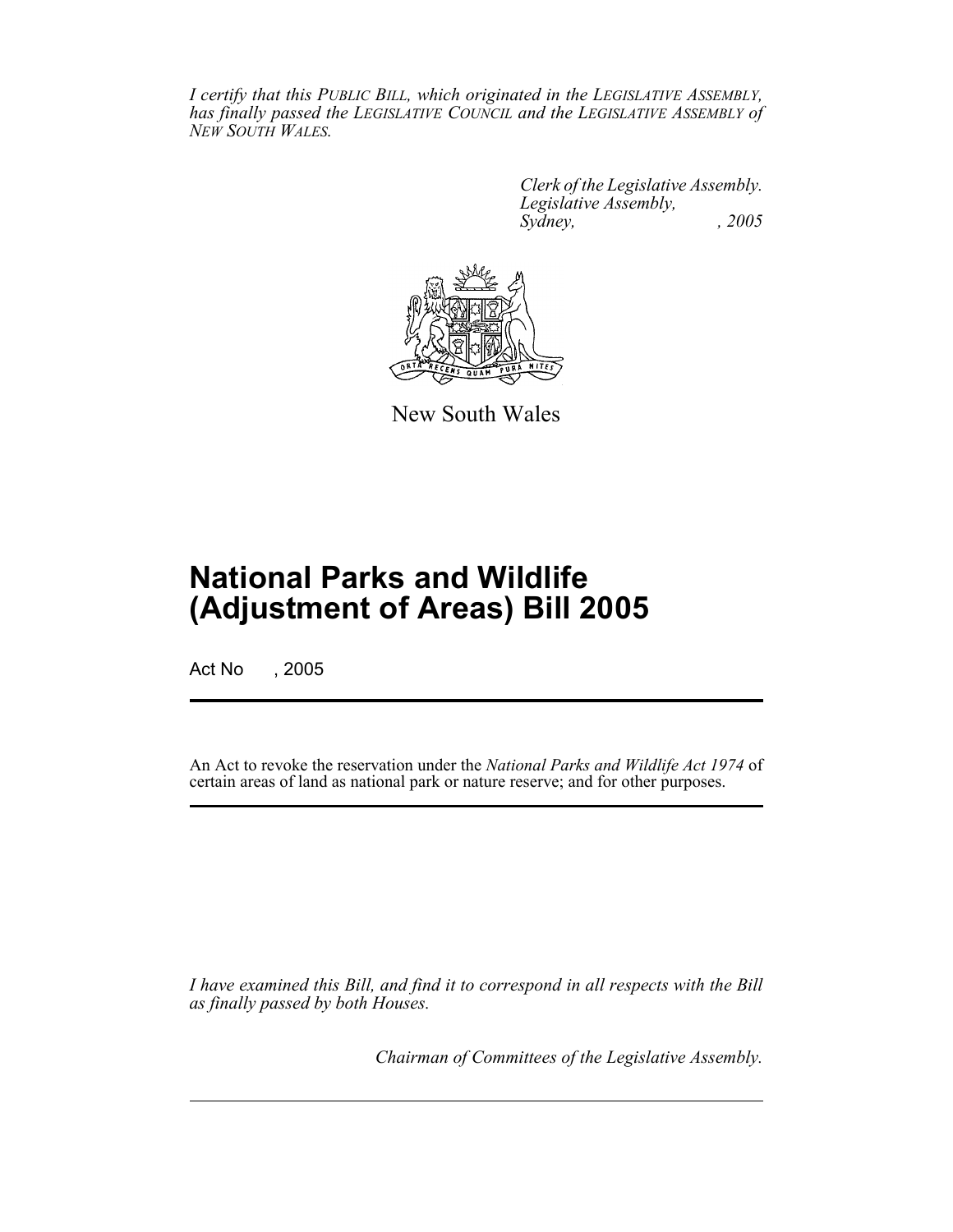#### **The Legislature of New South Wales enacts:**

#### **1 Name of Act**

This Act is the *National Parks and Wildlife (Adjustment of Areas) Act 2005*.

#### <span id="page-3-0"></span>**2 Commencement**

This Act commences on a day or days to be appointed by proclamation.

#### <span id="page-3-1"></span>**3 Revocation of reservation of certain land as national park or nature reserve**

The reservation under the *National Parks and Wildlife Act 1974* as national park or nature reserve of land described in Schedule 1 or 2 is revoked.

#### <span id="page-3-2"></span>**4 Land within Botany Bay National Park to vest in Crown as Crown land**

On the revocation under this Act of the reservation as national park of land described in Schedule 1, that land:

- (a) is vested in the Crown for an estate in fee simple, freed and discharged from all trusts, obligations, estates, interests and rights of way or other easements, and
- (b) is Crown land within the meaning of the *Crown Lands Act 1989*.

#### <span id="page-3-3"></span>**5 Land to vest in Minister**

- (1) On the revocation under this Act of the reservation as national park or nature reserve of land described in Schedule 2, that land vests in the Minister administering Part 11 of the *National Parks and Wildlife Act 1974* on behalf of the Crown for the purposes of that Part for an estate in fee simple, freed and discharged from:
	- (a) all trusts, obligations, estates, interests, rights of way or other easements, and
	- (b) any dedication, reservation, Crown grant or vesting to which the land was subject, and any such dedication, reservation, grant or vesting is revoked.
- (2) The Minister is not to transfer under Part 11 of the *National Parks and Wildlife Act 1974*:
	- (a) the whole or any part of the land described in clauses 1 and 2 of Schedule 2, or
	- (b) any interest in that land,

unless other land is first transferred into the national park estate as compensation for the excision of that land (being other land the Minister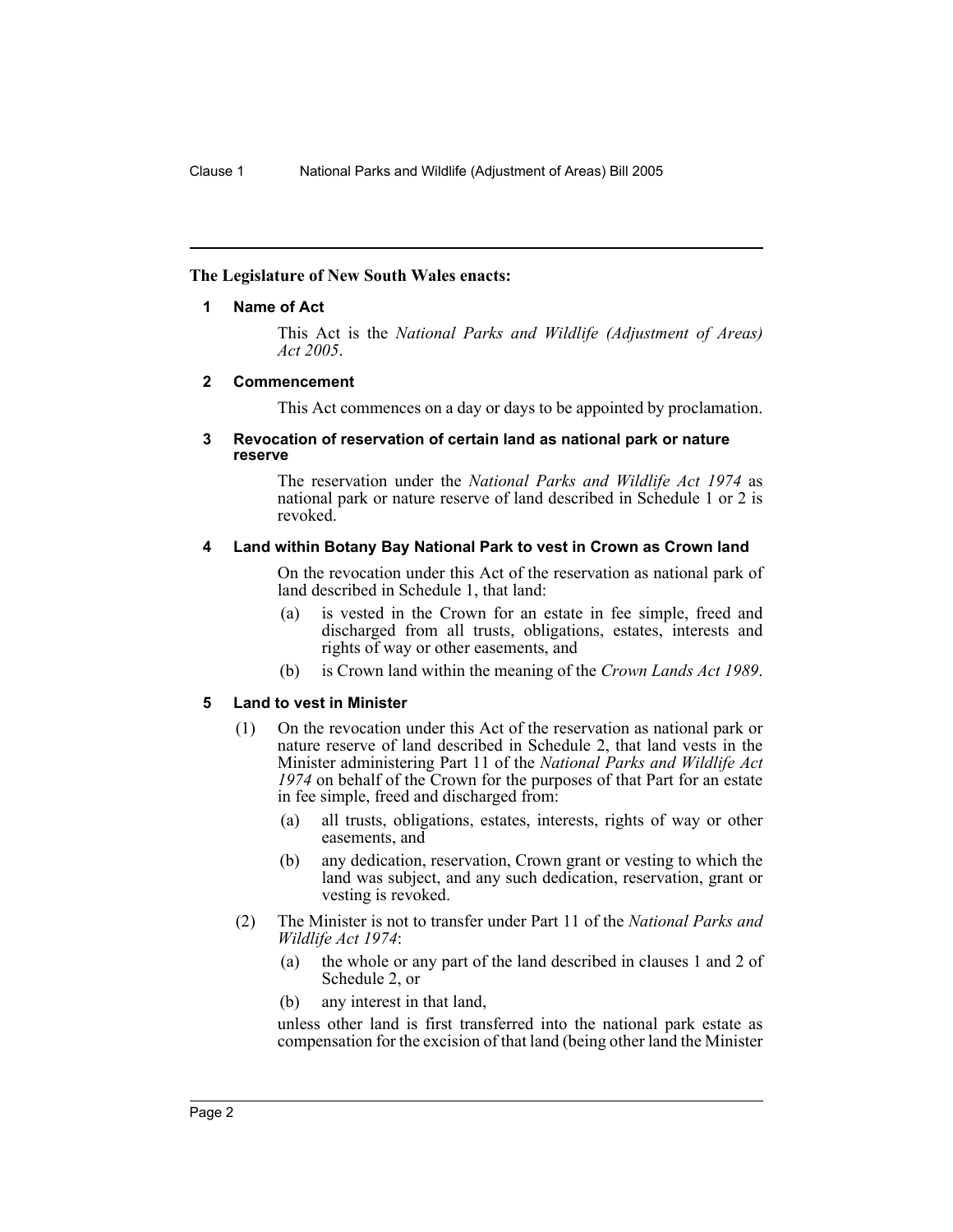National Parks and Wildlife (Adjustment of Areas) Bill 2005 Clause 6

is satisfied is of equal or greater conservation value in terms of natural and cultural heritage).

- (3) For the purposes of subsection (2), the national park estate comprises land reserved under the *National Parks and Wildlife Act 1974* or land acquired by the Minister under Part 11 of that Act for the purposes of its reservation under that Act.
- (4) Any access roads within the land described in clause 3 of Schedule 2 may continue to be used for the purposes for which they were used immediately before the commencement of this Act.
- (5) Nothing in this section affects the exercise of any power, authority, duty or function by the Minister administering Part 11 of the *National Parks and Wildlife Act 1974* or any other person under and in accordance with the *National Parks and Wildlife Act 1974* in relation to any such access road.

#### <span id="page-4-0"></span>**6 Saving of native title rights and interests**

- (1) This Act does not operate to extinguish any native title rights and interests existing in relation to the land described in Schedule 1 or 2 immediately before its vesting by section 4 or 5.
- (2) This section does not affect any extinguishment of native title rights and interests by the operation of the *Native Title Act 1993* of the Commonwealth or the *Native Title (New South Wales) Act 1994*.
- (3) Words and expressions used in this section have the same meanings as they have in the *Native Title Act 1993* of the Commonwealth.

#### <span id="page-4-1"></span>**7 Act to bind Crown**

This Act binds the Crown in right of New South Wales and, in so far as the legislative power of the Parliament of New South Wales permits, the Crown in all its other capacities.

#### <span id="page-4-2"></span>**8 Regulations**

- (1) The Governor may make regulations, not inconsistent with this Act, for or with respect to any matter that by this Act is required or permitted to be prescribed or that is necessary or convenient to be prescribed for carrying out or giving effect to this Act.
- (2) The regulations may contain provisions of a savings or transitional nature consequent on the enactment of this Act.
- (3) Any such provision may, if the regulations so provide, take effect from the date of commencement of this Act or a later date.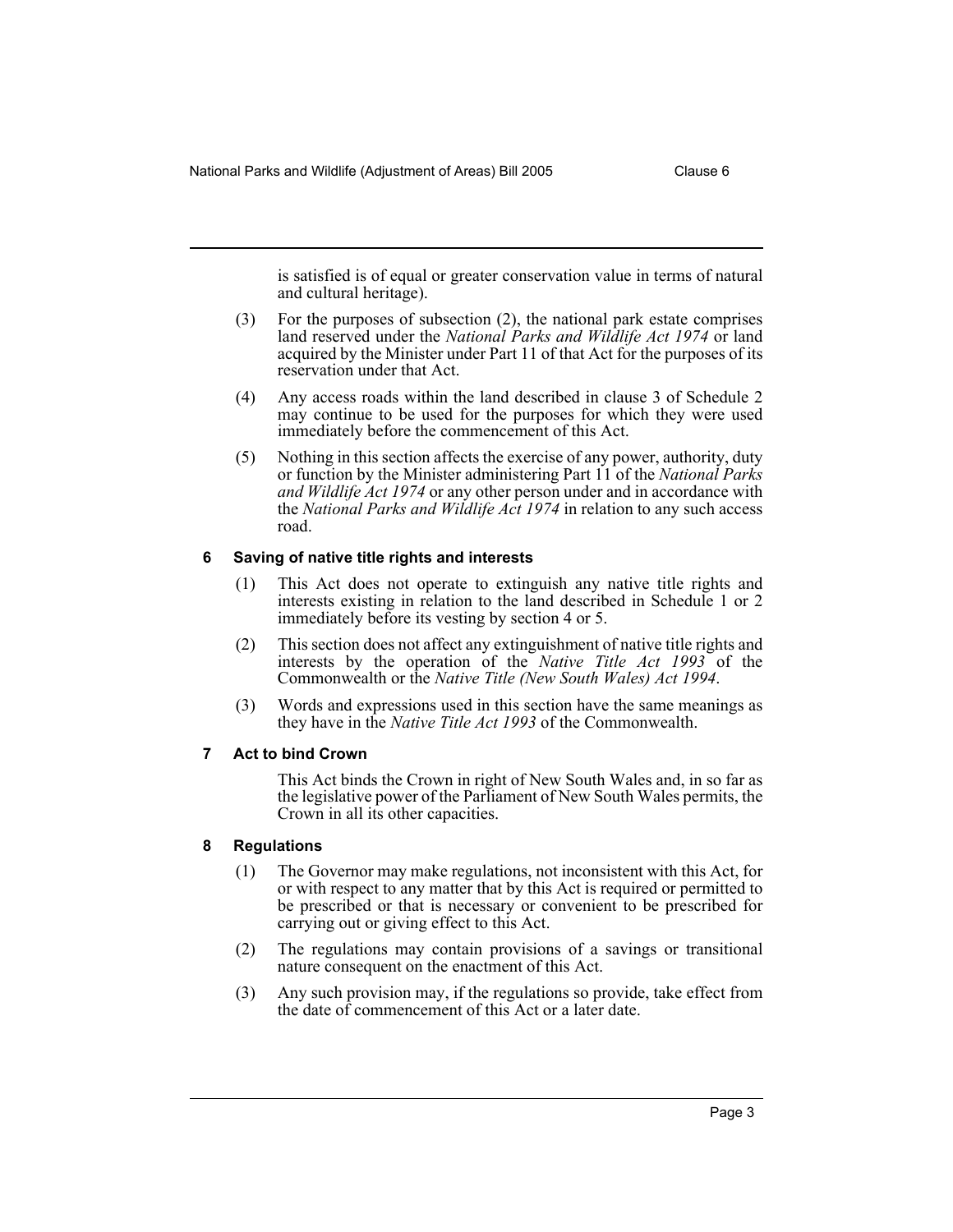- (4) To the extent to which any such provision takes effect from a date that is earlier than the date of its publication in the Gazette, the provision does not operate so as:
	- (a) to affect, in a manner prejudicial to any person (other than the State or an authority of the State), the rights of that person existing before the date of its publication, or
	- (b) to impose liabilities on any person (other than the State or an authority of the State) in respect of anything done or omitted to be done before the date of its publication.

#### <span id="page-5-0"></span>**9 Amendment of National Park Estate (Southern Region Reservations) Act 2000 No 103**

The *National Park Estate (Southern Region Reservations) Act 2000* is amended as set out in Schedule 3.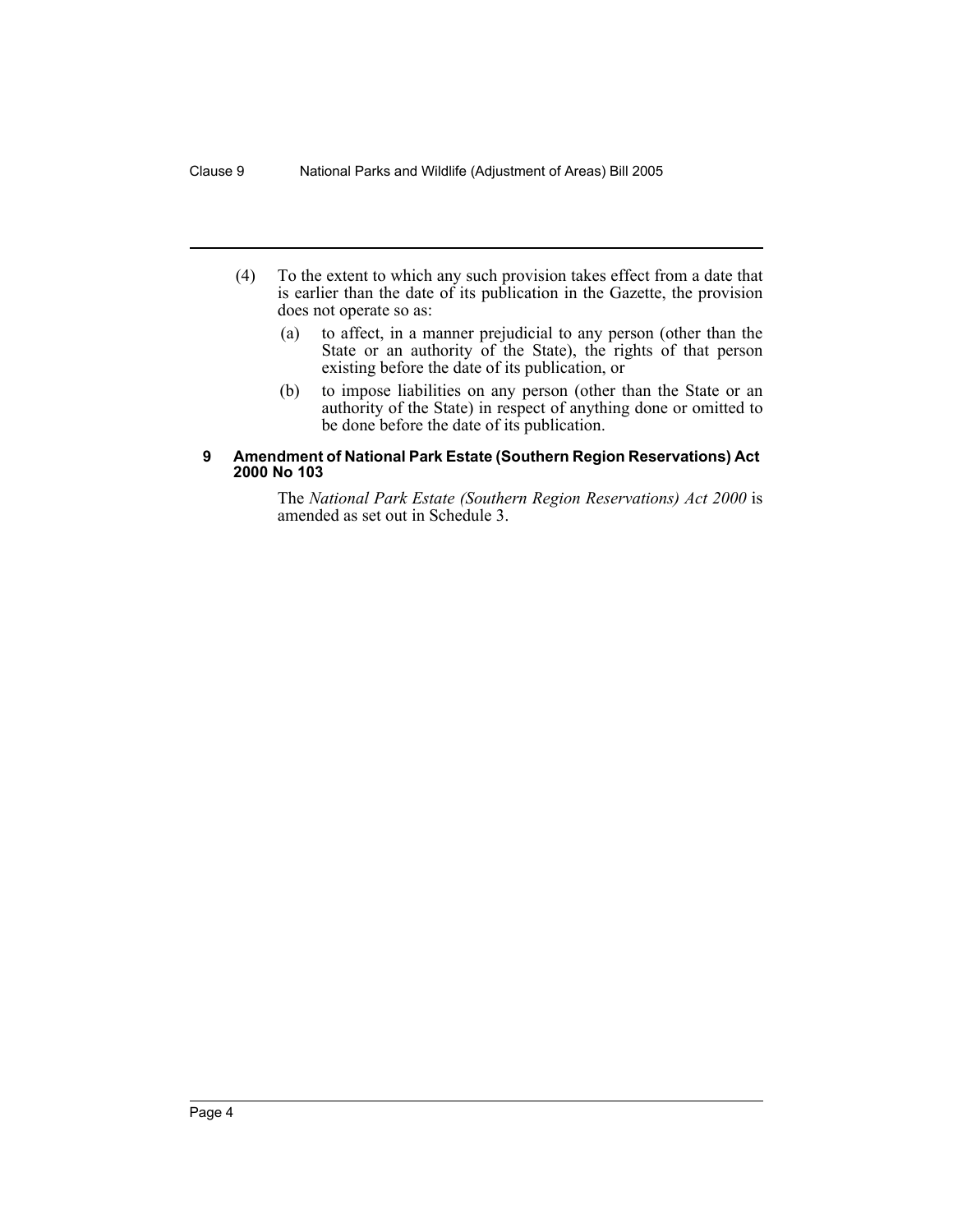Land within Botany Bay National Park vested in the Crown as Crown land Schedule 1

### <span id="page-6-0"></span>**Schedule 1 Land within Botany Bay National Park vested in the Crown as Crown land**

(Sections 3 and 4)

All those pieces or parcels of land containing about 716 square metres situated in the County of Cumberland, Parish of Botany and local government area of Randwick, being that part of Lot 5209 DP 704508 described as hatched areas "PTC" and "PTD" in miscellaneous plan R00104 held at the office of the Parks and Wildlife Division of the Department of Environment and Conservation.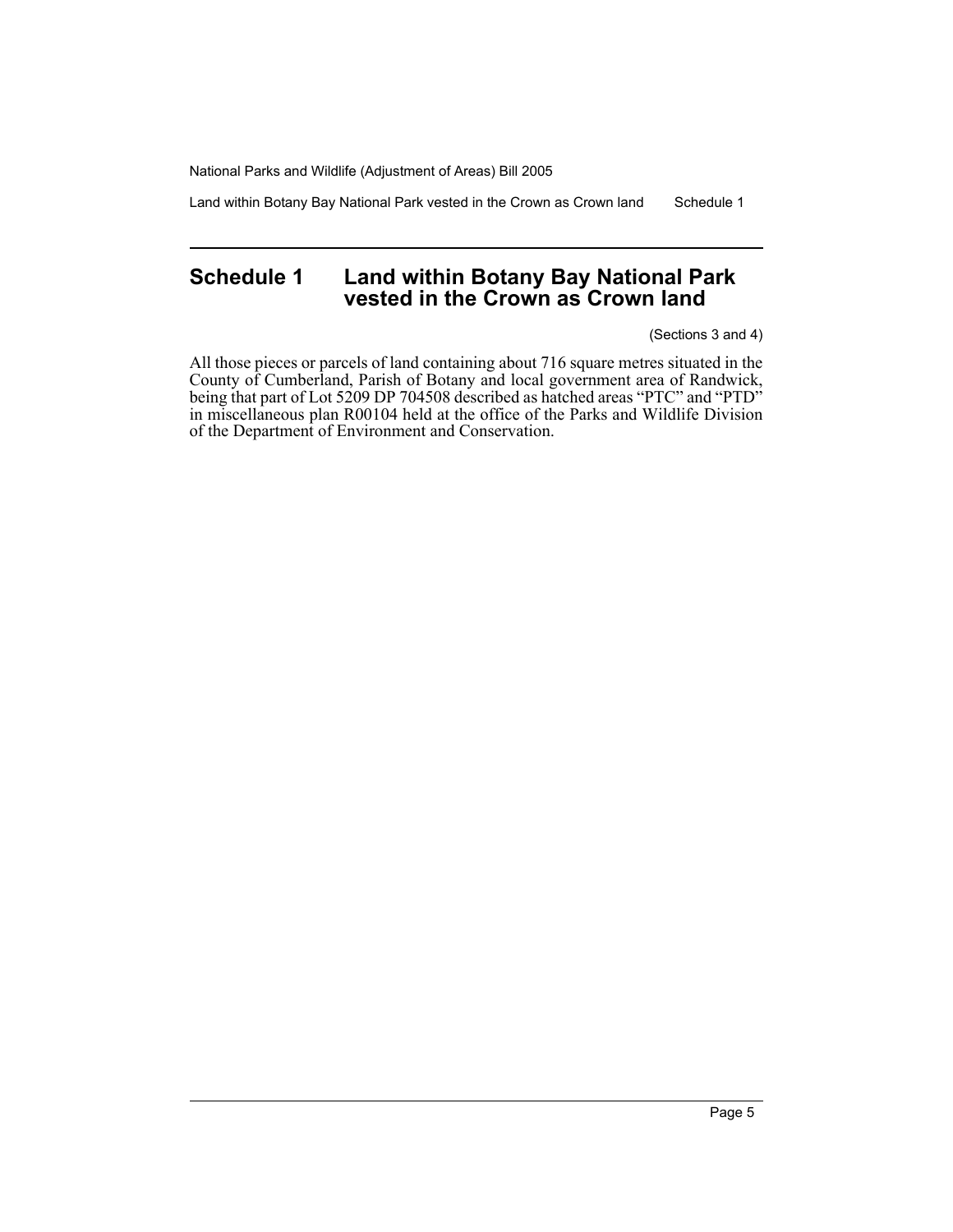Schedule 2 Land within national parks or nature reserve vested in Minister administering Part 11 of the National Parks and Wildlife Act 1974

### <span id="page-7-0"></span>**Schedule 2 Land within national parks or nature reserve vested in Minister administering Part 11 of the National Parks and Wildlife Act 1974**

(Sections 3 and 5)

#### **1 Kosciuszko National Park**

All that piece or parcel of land containing 184 hectares, situated in the Counties of Selwyn and Buccleuch, Parishes of Buddong and Boraig and local government area of Tumut, being the area bounded by Lot 5 DP 235380, then by Lot 18 DP 728290, then by the left bank of the Tumut River generally east to the westerly prolongation of the southern boundary of Lot 14 DP 750974, then by that line east for a distance of 45.5 metres, then by a line bearing (grid north) 192 degrees 38 minutes 40 seconds for a distance of 72.74 metres, then by a line bearing 194 degrees 22 minutes 40 seconds for a distance of 67.1 metres, then by a line bearing 187 degrees 50 minutes 40 seconds for a distance of 103.22 metres, then by a line bearing 212 degrees 30 minutes 30 seconds for a distance of 88.95 metres, then by a line bearing 215 degrees 44 minutes for a distance of 119.36 metres, then by a line bearing 211 degrees 41 minutes for a distance of 144.94 metres, then by a line bearing 190 degrees 31 minutes 30 seconds for a distance of 62.17 metres, then by a line bearing 161 degrees 45 minutes for a distance of 139.12 metres, then by a line bearing 171 degrees 25 minutes 20 seconds for a distance of 232.64 metres, then by a line bearing 148 degrees 7 minutes 40 seconds for a distance of 529.92 metres, then by a line bearing 246 degrees 53 minutes 30 seconds for a distance of 65.35 metres, then by a line bearing 207 degrees 4 minutes 20 seconds for a distance of 71.46 metres, then by a line bearing 121 degrees 16 minutes 30 seconds for a distance of 52.65 metres, then by a line bearing 170 degrees 11 minutes 30 seconds for a distance of 46.24 metres, then by a line bearing 183 degrees 50 minutes for a distance of 41.03 metres, then by a line bearing 149 degrees 16 minutes 40 seconds for a distance of 90.14 metres, then by a line bearing 254 degrees 59 minutes 40 seconds for a distance of 147.8 metres, then by a line bearing 182 degrees 37 minutes for a distance of 103.58 metres and by a line to the southern most south eastern corner of Lot 5 DP 235380.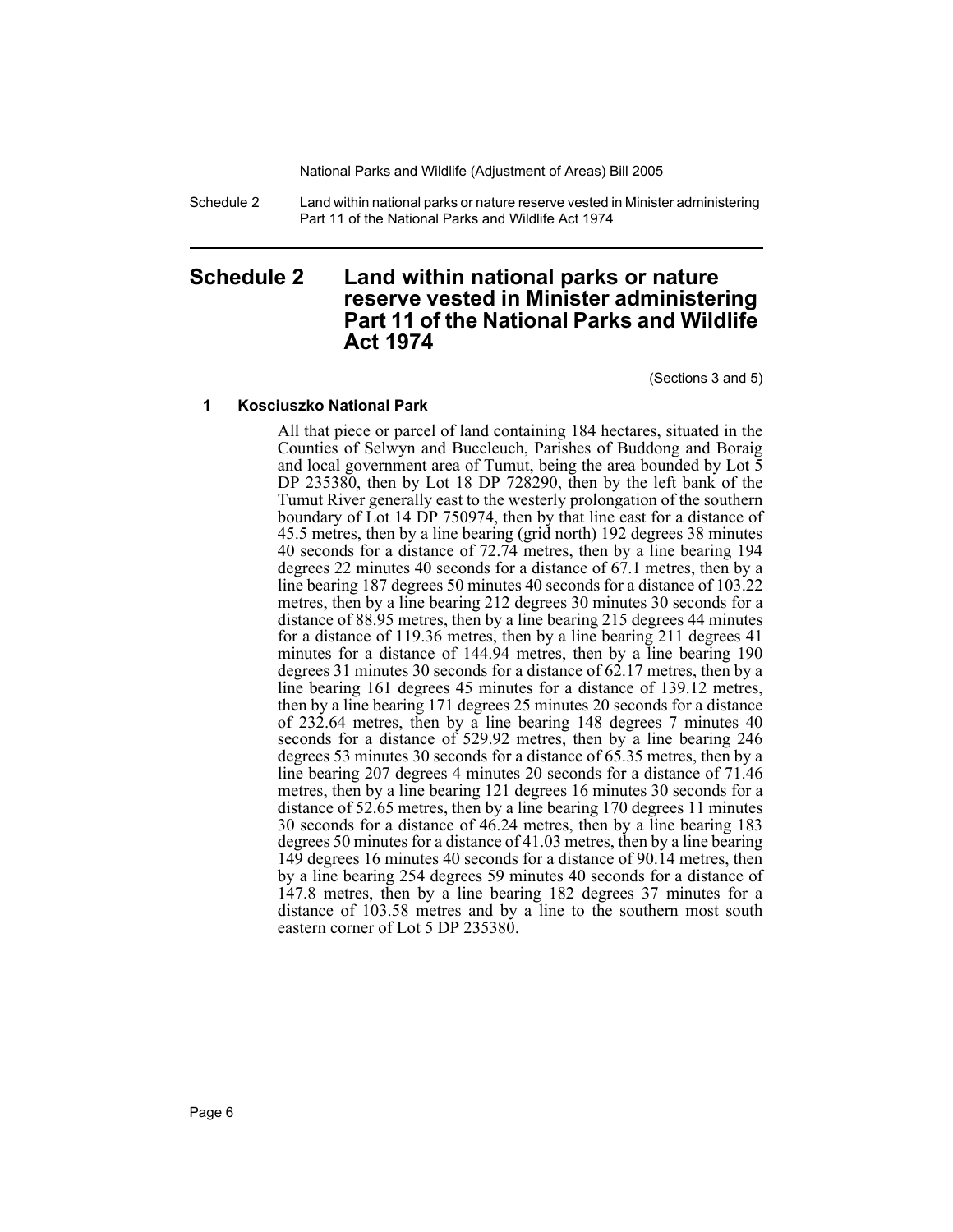Land within national parks or nature reserve vested in Minister administering Part 11 of the National Parks and Wildlife Act 1974 Schedule 2

#### **2 Lake Innes Nature Reserve**

All that piece or parcel of land containing an area of about 2.89 hectares, situated in the Parish and County of Macquarie and local government area of Hastings, being Lot 1 DP 1072284 and that part of Lake Innes Nature Reserve (notified in the Gazette of 15 November 1985) east of Lot 1 DP 1072284.

#### **3 South East Forest National Park**

- (1) All that piece or parcel of land containing an area of about 6.8 hectares, situated in the County of Auckland, Parish of Colombo and local government area of Bega Valley Shire, being a strip 20 metres wide embracing the formation of Nitens Road within South East Forest National Park.
- (2) All that piece or parcel of land containing an area of about 6.2 hectares, situated in the County of Wellesley, Parish of Burrimbucco and local government area of Bombala, being a strip 20 metres wide embracing the formation of Coolangubra Forest Way within South East Forest National Park.
- (3) All that piece or parcel of land containing an area of about 22 hectares, situated in the County of Auckland, Parishes of Boyd, Nullica and Imlay and local government area of Bega Valley Shire, being a strip 20 metres wide embracing the formation of Ben Boyd Road (in 2 parts) within South East Forest National Park.